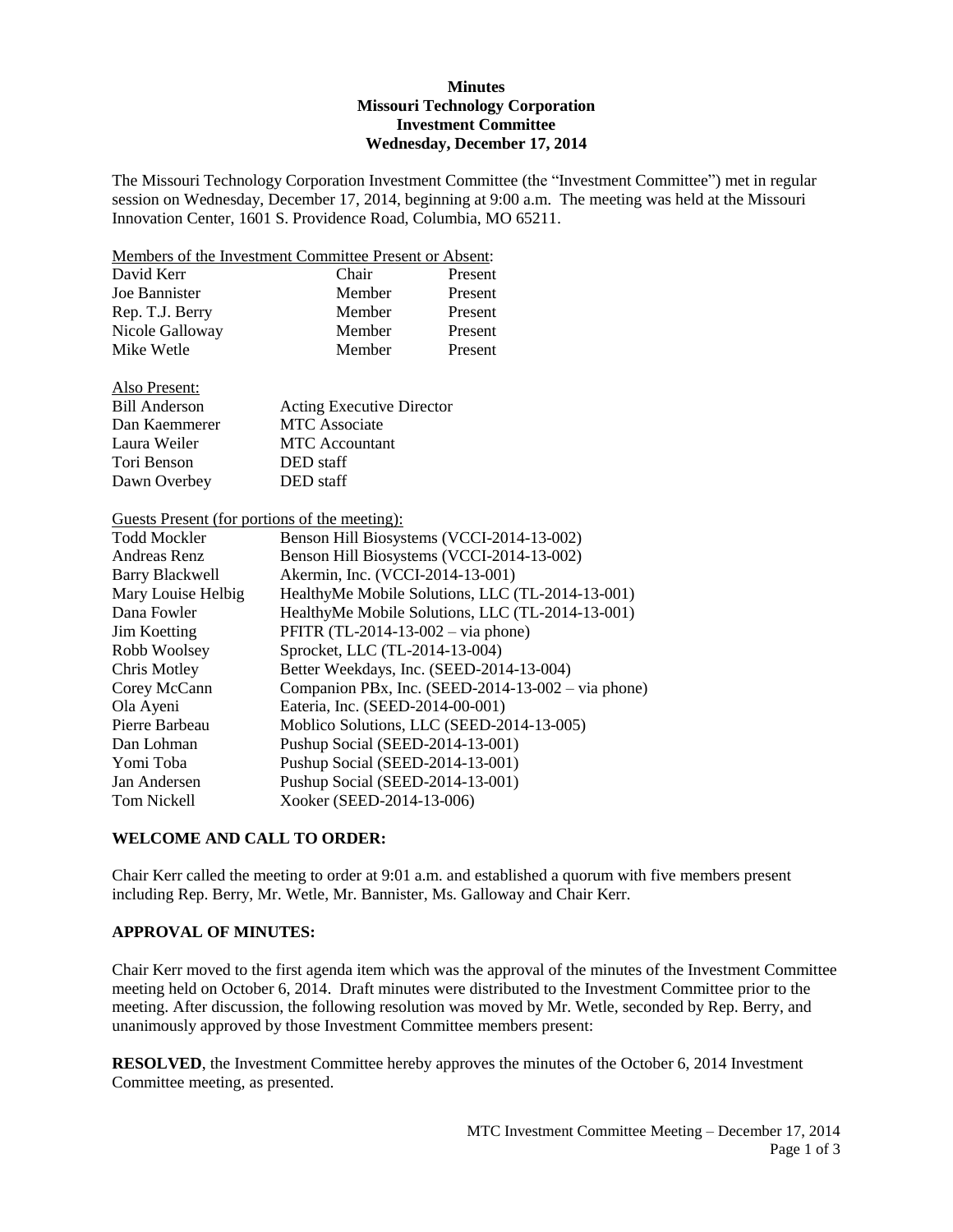# **UPDATE ON FUNDING CYCLE:**

Director Anderson advised the Committee that there is \$2.5 million remaining if the full requested amount gets funded by today's presentations. There is \$7 million still restricted. The Governor's office will continue to review revenue.

# **REVIEW PROGRAM APPLICATIONS:**

Chair Kerr then entertained a motion to enter Closed Session. The following resolution was moved by Mr. Wetle, seconded by Rep. Berry, and approved by the following roll call vote:

**RESOLVED,** the Investment Committee hereby enters Closed Session at 9:07 a.m. pursuant to Section 610.021, subsections (1), (12), (14), and (15), RSMo, relating to the review and discussion of MTC IDEA Fund Program applications.

| Rep. Berry    | aye |
|---------------|-----|
| Mr. Wetle     | aye |
| Mr. Bannister | aye |
| Ms. Galloway  | aye |
| Chair Kerr    | aye |

After a discussion confined to the matters stated above by those present, the following resolution was moved by Mr. Wetle, seconded by Rep. Berry, and approved by a roll call vote:

**RESOLVED**, the Investment Committee hereby reconvenes from Closed Session at 3:41 p.m.

| Rep. Berry    | aye |
|---------------|-----|
| Mr. Wetle     | aye |
| Mr. Bannister | aye |
| Ms. Galloway  | aye |
| Chair Kerr    | aye |

Upon exiting Closed Session, after a discussion confined to the matters stated above, Chair Kerr reported that the Investment Committee took no action during Closed Session.

## **MOBEC REVIEW APPLICATION PROCESS:**

Director Anderson noted that MTC staff received 11 applications for MOBEC funding this round. Five of these companies were funded last year. After discussion, it was determined that MTC staff will review each application and make recommendations of funding to the Committee. A conference call will be held with the Committee to finalize those recommendations for Board approval in January.

The following resolution was moved by Rep. Berry, seconded by Ms. Galloway, and unanimously approved by those Investment Committee members present:

**RESOLVED**, the Investment Committee hereby recommends to the MTC Board the approval of Venture Capital Co-Investment Program applications VCCI-2014-13-001(Akermin, Inc.) in the amount of \$125,000 and VCCI-2014-13-002 (Benson Hill Biosystems) in the amount of \$700,000.

The following resolution was moved by Rep. Berry, seconded by Ms. Galloway, and unanimously approved by those Investment Committee members present: